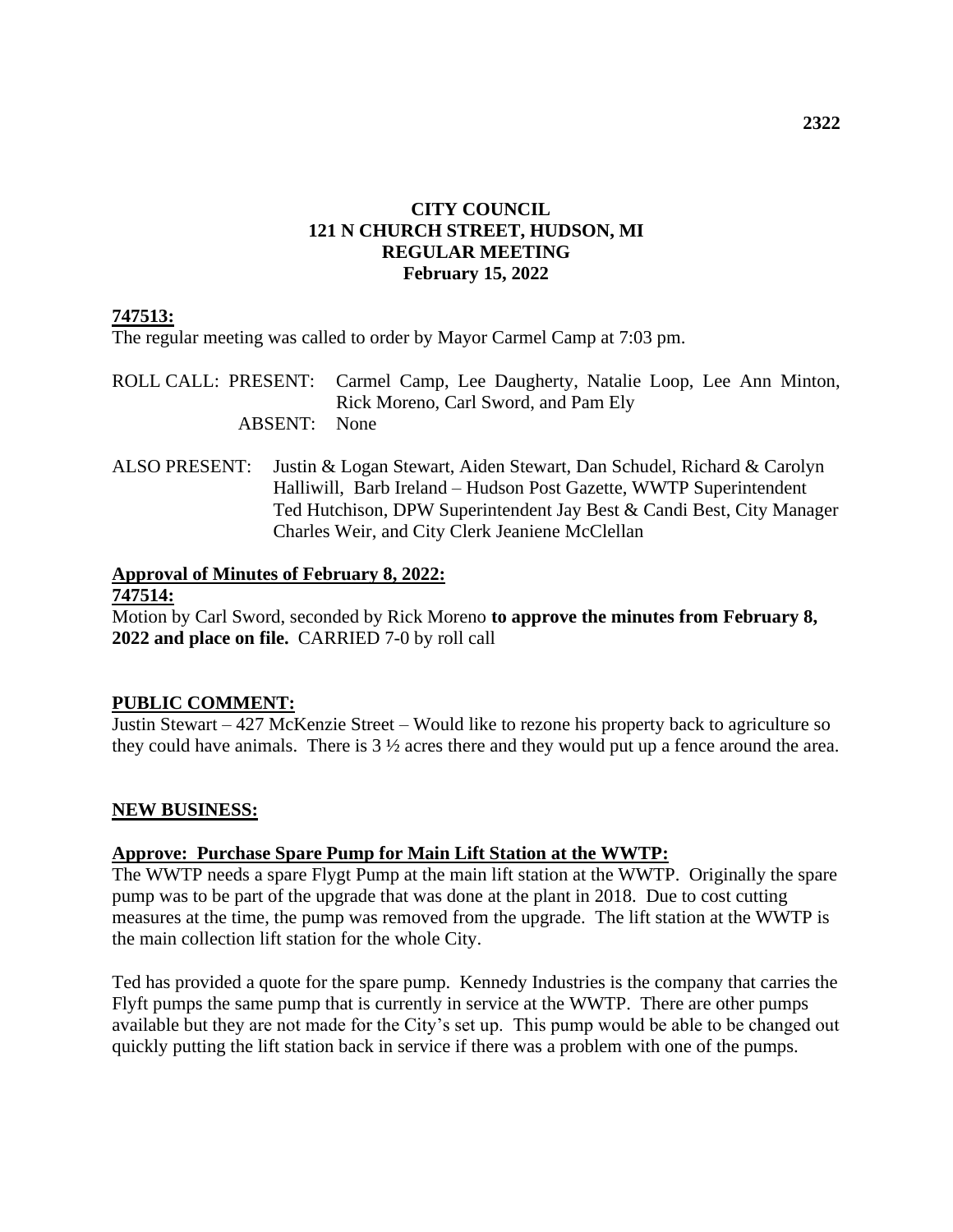There is a 12-14 week delivery delay to get a pump. The price of the pump has gone up almost \$5,000.00 since the plant upgrade.

The purchase of the pump would come out of the Capital Improvement Bond Funds 2021 of \$256,000.00. Council has approved Capital Improvement Bond 2021 expenditures to date of \$30,404.49. If this purchase is approved, the balance of the Capital Improvement Bond Fund would be \$225,595.51.

# **747515:**

Motion by Carl Sword, seconded by Rick Moreno **approve the purchase of (1) FLYGT Pump from Kennedy Industries in the amount of \$22,979.00.** CARRIED 7-0 by roll call vote.

# **Approve: Pre-Approval Process of a Used Hydovac Truck:**

DPW Supervisor Jay Best wrote the attached letter regarding the potential purchase of a Hydovac Truck. Jay's letter gives a good description of what the truck does and how beneficial it would be for the City with servicing the water and waste water systems. Jay also mentions a utility truck for the WWTP. After a discussion with Ted, we agreed that the purchase of a utility truck can wait.

The City spends \$10,000.00 - \$20,000.00 a year for Hydovac Truck services. Many larger municipalities upgrade their trucks and the market is good around this time of year to find quality reasonably priced trucks. Most of these vehicles can be found on line auctions at reasonable prices.

We would like Council to consider giving pre-approval purchase of a Hydovac Truck for a specified dollar amount. As Jay pointed out in his letter a new truck runs \$400,000 - \$450,000 which is not realistic for the City of Hudson. Jay advises that he has seen trucks in the price range of \$35,000.00 - \$75,000.00 which is affordable for the City. A sub-committee could be formed with a couple of Council members and the City Manager that would be involved directly with the review, inspection and potential bid on the Hydrovac Truck.

Funds from the Motor Vehicle Fund would be used for the purchase. The current balance in the Motor Vehicle Fund is \$207,606.09.

# **747516:**

Motion by Pam Ely, seconded by Carl Sword **approve the formation of a sub-committee for the purchase of a Hydrovac Truck, and the pre-approval to purchase a Hydrovac Truck up to \$75,000.00, with funds coming from the Motor Vehicle Fund.** 

Motion by Pam Ely, seconded by Carl Sword to amend the motion to strike out **the formation of a sub-committee for the purchase of a Hydrovac Truck.**

**Motioned and seconded to have a pre-approval to purchase a Hydrovac Truck up to \$75,000.00, with funds coming from the Motor Vehicle Fund.** CARRIED 7-0 by roll call vote.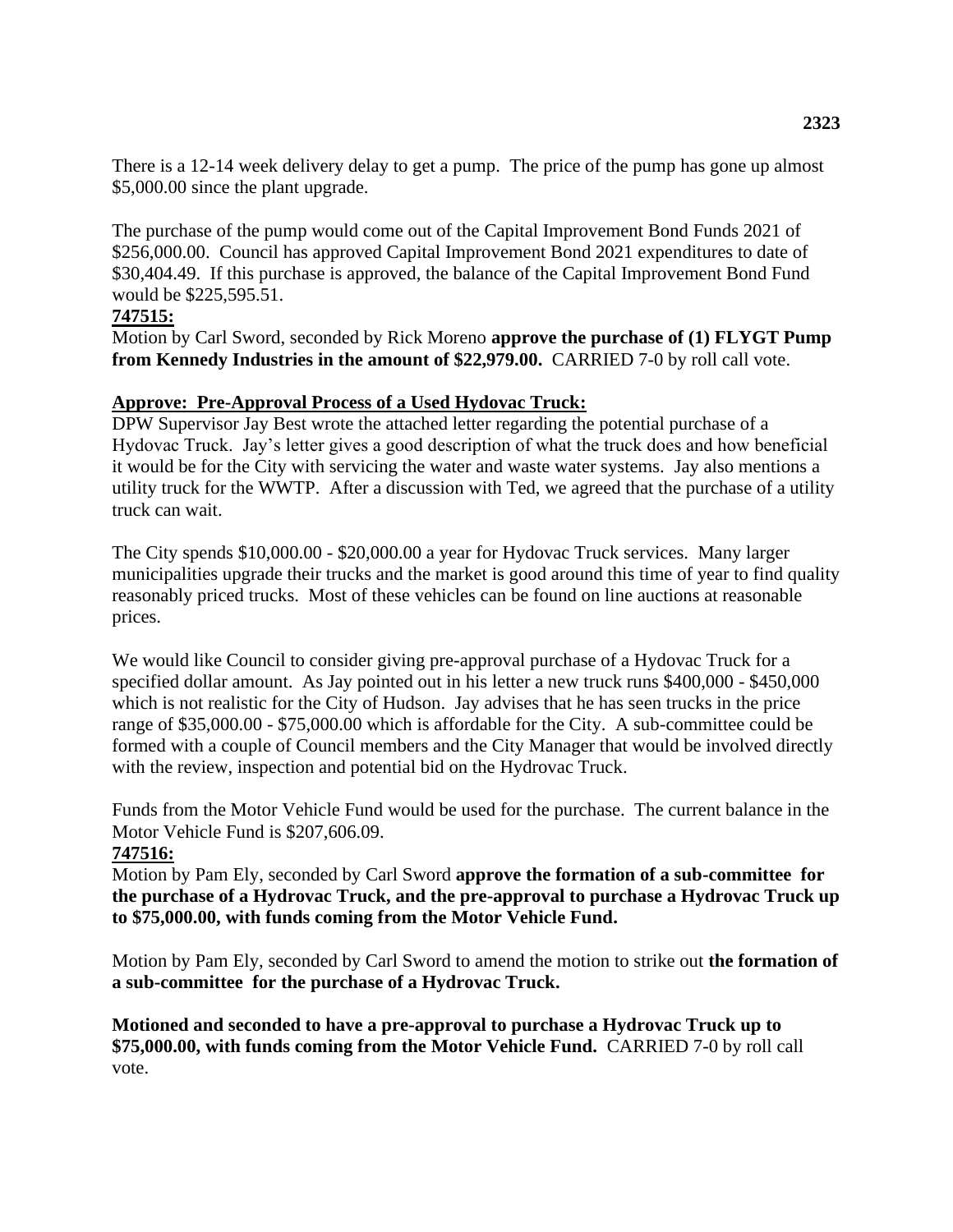## **UNFINISHED BUSINESS:**

### **Bills:**

# Bills to Council February 15, 2022

| <b>Bills to be Approved</b>       |       |             |                                                   |
|-----------------------------------|-------|-------------|---------------------------------------------------|
| <b>Hillsdale County Treasurer</b> |       | \$1,480.00  | January 2022 Inspection Services                  |
| Lenawee County Treasurer          |       | \$1,288.92  | Prosecuting Attorney Fees October - December 2021 |
|                                   | Total | \$2,768.92  |                                                   |
| <b>Bills to be Confirmed</b>      |       |             |                                                   |
| Redline Equipment                 |       | \$1,411.63  | Repair on the front end loader                    |
| <b>Consumers Energy</b>           |       | \$1,487.12  | February Statement for the LED Lights             |
| <b>Consumers Energy</b>           |       | \$1,688.94  | February Statement for the Street Lights          |
| <b>Consumers Energy</b>           |       | \$2,584.69  | February Statement for the WTP                    |
| <b>Consumers Energy</b>           |       | \$3,122.08  | February statement for the WWTP                   |
|                                   | Total | \$10,294.46 |                                                   |

# **747517:**

Motion by Rick Moreno, seconded by Natalie Loop **to pay the bills.** CARRIED 7-0 by roll call vote

# **Account Balances & Check Register:**

## **Account Balances:**

| General Fund               | \$211,503.34   |
|----------------------------|----------------|
| <b>Cemetery Trust Fund</b> | 2,262.45       |
| Major Street Fund          | \$89,537.14    |
| <b>Local Street Fund</b>   | \$95,758.46    |
| Fire Department Fund       | \$30,895.05    |
| <b>Recreation Fund</b>     | 6,018.40<br>S. |
| <b>Cemetery Foundation</b> | \$27,358.17    |
| Ambulance                  | \$68,189.65    |
| <b>Community Center</b>    | \$21,177.57    |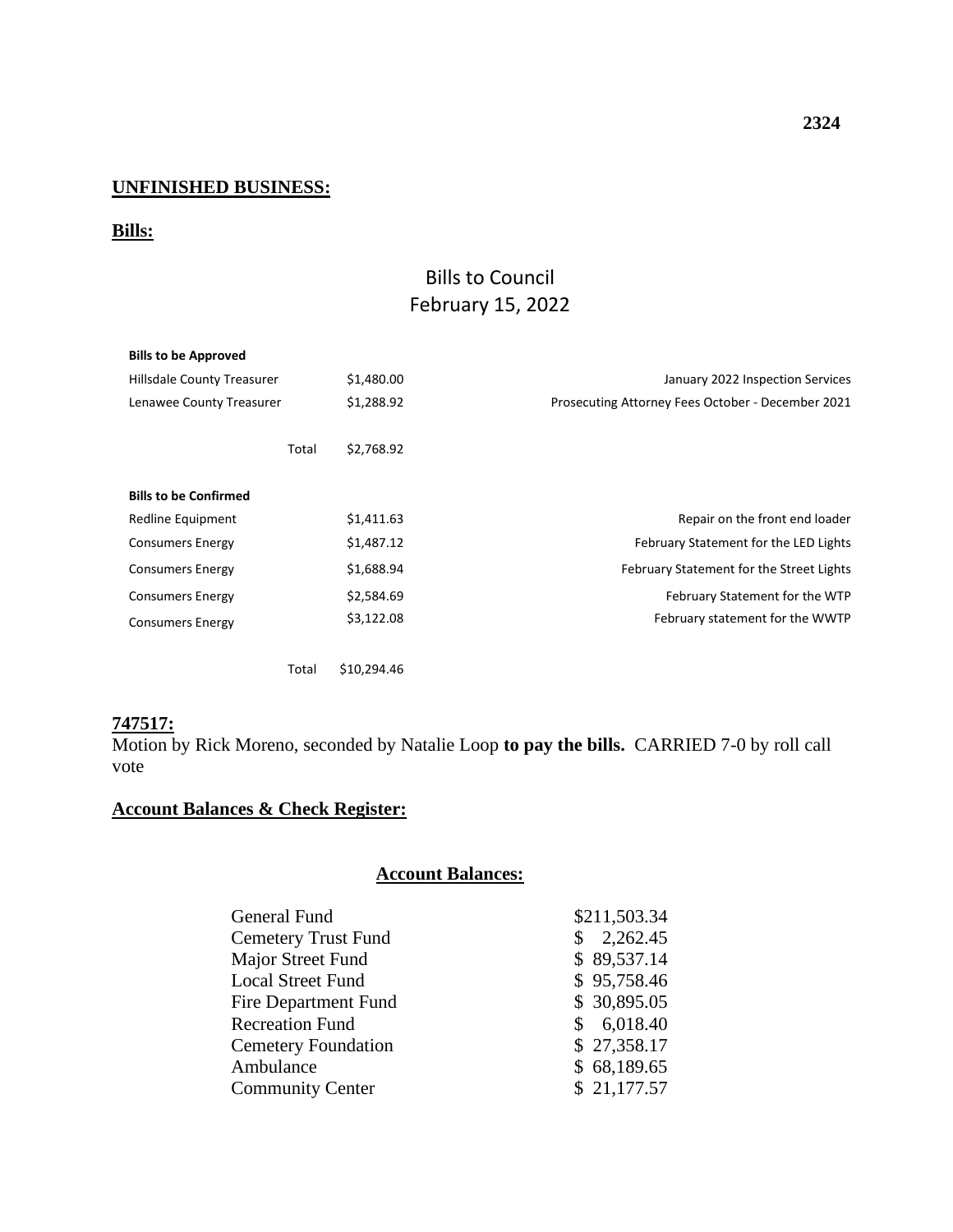| <b>Thompson Museum Fund</b>        | \$57,662.33       |
|------------------------------------|-------------------|
| Library Fund                       | 12,047.65         |
| <b>Thompson Library Fund</b>       | \$<br>0.00        |
| Museum Fund                        | \$42,301.70       |
| Downtown Development               | 9,099.43<br>\$    |
| <b>Industrial Park Fund</b>        | \$14,651.52       |
| LDFA                               | \$<br>0.00        |
| 2021 Capital Improvement Bond Fund | \$256,479.16      |
| Sidewalk Fund                      | \$2,565.98        |
| Utilities Fund                     | $-(\$151,155.26)$ |
| Motor Veh and Equip Fund           | \$207,609.09      |
| <b>Property Tax Collection</b>     | \$163,202.58      |
| <b>Income Tax Fund</b>             | \$124,236.46      |
| Payroll Fund                       | \$ 36,255.44      |

### **747518:**

Motion by Carl Sword, seconded by Pam Ely **to accept the Account Balances & Check Register and place on file.** CARRIED 7-0 by roll call vote

### **Revenue Expenditure Report:**

#### **747519:**

Motion by Carl Sword, seconded by Rick Moreno **to accept the Revenue Expenditure Report and place on file.** CARRIED 7-0 by roll call vote

### **MANAGER'S REPORT:**

- DPW Superintendent Jay Best and Mr Weir had a meeting with MDOT on Thursday, February 10<sup>th</sup> about the resurfacing of East and West Main Streets from US 127 to McClellan Street. A preliminary design is expected to be done by June-July of this year. The resurfacing will take place June-July 2023. The cross walk approaches are going to be upgraded and there was discussion about the main traffic signal. Mr Weir made it clear the City wants to keep the traffic signal. We also made them aware of areas of concern.
- WWTP Superintendent Ted Hutchison was able to identify what the problem is with the situation at the lift station at McDonalds. The WWTP has been dealing with large amounts of grease collecting in the lift station for 15+ years. Ted has been removing buckets of grease out of the lift station weekly over that period. We started looking into the problem more aggressively since May of last year. We discovered that the grease and wastewater is flowing directly through a six-inch pipe to the lift station. McDonalds (Jenell Corporation) has been advised of the findings and we are requesting they replace their tank to correct the problem. The City has several other sites that need to be addressed regarding wastewater issues that have been ongoing. Much work still to be done.